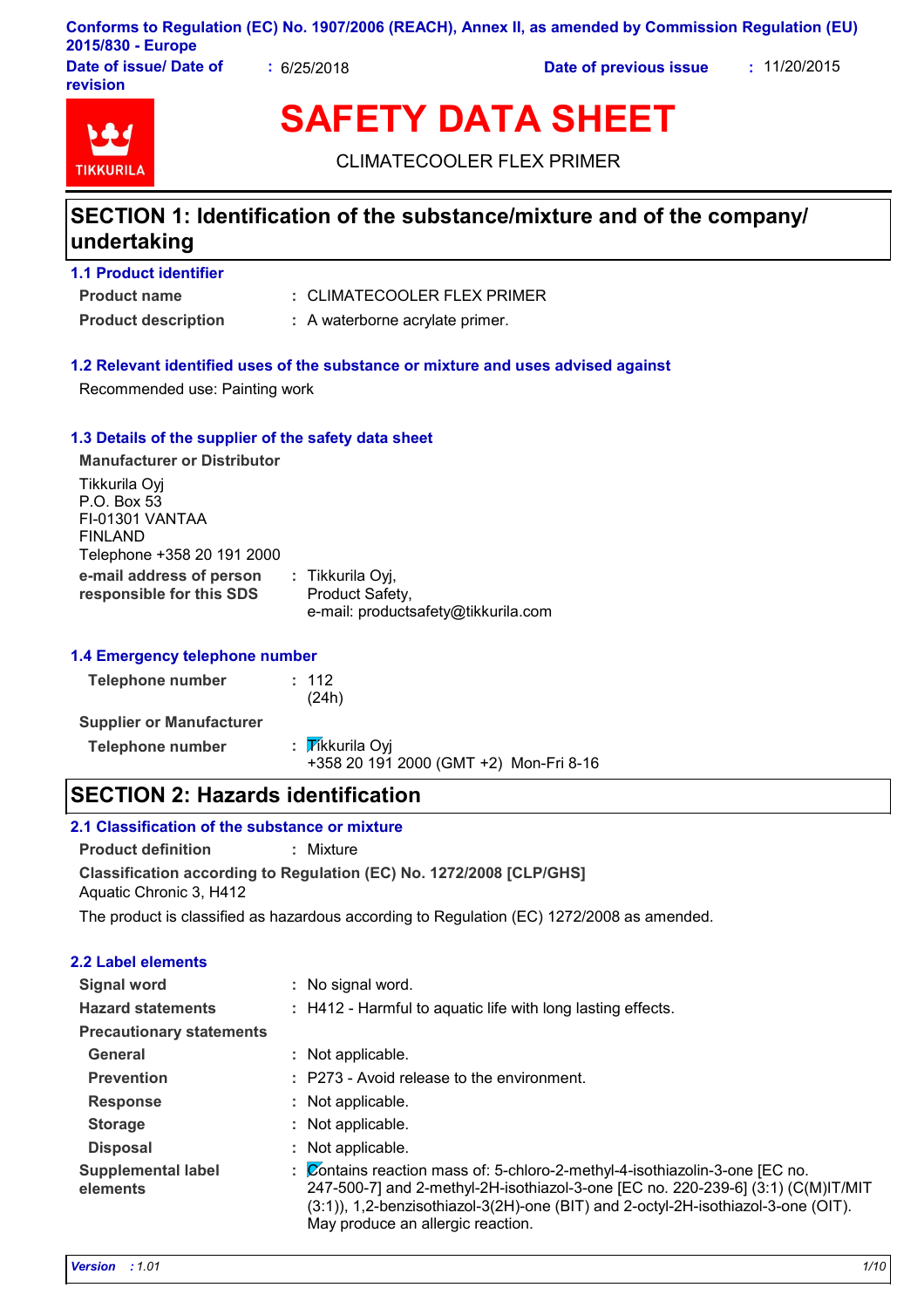| Date of issue/Date of revision |
|--------------------------------|
|--------------------------------|

*Date of issue/Date of revision 25.06.2018 Date of previous issue 20.11.2015. CLIMATECOOLER FLEX PRIMER*

Wear protective gloves.

### **Treated articles**

This product contains a biocidal product for the preservation of the product during storage. Contains reaction mass of: 5-chloro-2-methyl-4-isothiazolin-3-one [EC no. 247-500-7] and 2-methyl-2H-isothiazol-3-one [EC no. 220-239-6] (3:1) (C(M)IT/MIT (3:1)).

### **2.3 Other hazards**

**Other hazards which do : not result in classification** : None known.

### **SECTION 3: Composition/information on ingredients**

| <b>Identifiers</b>                                                                                                                                                                                                                                                                                         | $\frac{9}{6}$                                                                                                                                    | <b>Classification</b>                                                                                                                                                                                                                                     |              |
|------------------------------------------------------------------------------------------------------------------------------------------------------------------------------------------------------------------------------------------------------------------------------------------------------------|--------------------------------------------------------------------------------------------------------------------------------------------------|-----------------------------------------------------------------------------------------------------------------------------------------------------------------------------------------------------------------------------------------------------------|--------------|
|                                                                                                                                                                                                                                                                                                            |                                                                                                                                                  |                                                                                                                                                                                                                                                           |              |
|                                                                                                                                                                                                                                                                                                            |                                                                                                                                                  | <b>Regulation (EC) No.</b><br>1272/2008 [CLP]                                                                                                                                                                                                             | <b>Notes</b> |
| REACH #: 01-2119475104-44<br>EC: 203-961-6<br>CAS: 112-34-5<br>Index: 603-096-00-8                                                                                                                                                                                                                         | $\leq$ 3                                                                                                                                         | Eye Irrit. 2, H319                                                                                                                                                                                                                                        |              |
| EC: 200-143-0<br>CAS: 52-51-7<br>Index: 603-085-00-8                                                                                                                                                                                                                                                       | $≤0.1$<br>Acute Tox. 4, H302<br>Acute Tox. 4, H312<br>Skin Irrit. 2, H315<br>Eye Dam. 1, H318<br>STOT SE 3, H335<br>Aquatic Acute 1, H400 (M=10) |                                                                                                                                                                                                                                                           |              |
| Acute Tox. 4, H302<br>terbutryn<br>EC: 212-950-5<br>≤0.022<br>CAS: 886-50-0<br>Skin Sens. 1, H317                                                                                                                                                                                                          |                                                                                                                                                  | Aquatic Acute 1, H400 (M=100)<br>Aquatic Chronic 1, H410 (M=100)                                                                                                                                                                                          |              |
| 2-octyl-2H-isothiazol-3-one (OIT)<br>EC: 247-761-7<br>≤0.012<br>Acute Tox. 4, H302<br>CAS: 26530-20-1<br>Acute Tox. 3, H311<br>Acute Tox. 3, H331<br>Index: 613-112-00-5<br>Skin Corr. 1B, H314<br>Skin Sens. 1, H317<br>Aquatic Acute 1, H400 (M=10)<br>Aquatic Chronic 1, H410 (M=10)<br>zinc pyrithione |                                                                                                                                                  |                                                                                                                                                                                                                                                           |              |
| REACH #: 01-2119511196-46<br>EC: 236-671-3<br>CAS: 13463-41-7                                                                                                                                                                                                                                              | ≤0.012                                                                                                                                           | Acute Tox. 3, H301<br>Acute Tox. 3, H331<br>Eye Dam. 1, H318<br>Aquatic Acute 1, H400 (M=100)<br>Aquatic Chronic 1, H410 (M=10)                                                                                                                           |              |
| < 0.05<br>1,2-benzisothiazol-3(2H)-one (BIT)<br>EC: 220-120-9<br>CAS: 2634-33-5<br>Skin Irrit. 2, H315                                                                                                                                                                                                     |                                                                                                                                                  | Acute Tox. 4, H302<br>Eye Dam. 1, H318<br>Skin Sens. 1, H317<br>Aquatic Acute 1, H400 (M=1)<br>Aquatic Chronic 2, H411                                                                                                                                    |              |
| CAS: 55965-84-9                                                                                                                                                                                                                                                                                            | < 0.0015                                                                                                                                         | Acute Tox. 3, H301<br>Acute Tox. 3, H311<br>Acute Tox. 3, H331<br>Skin Corr. 1B, H314<br>Skin Sens. 1, H317<br>Aquatic Acute 1, H400 (M=1)<br>Aquatic Chronic 1, H410 (M=1)<br>See Section 16 for the full<br>text of the H statements<br>declared above. |              |
|                                                                                                                                                                                                                                                                                                            | reaction mass of: 5-chloro-2-methyl-<br>isothiazol-3-one [EC no. 220-239-6]                                                                      |                                                                                                                                                                                                                                                           |              |

There are no additional ingredients present which, within the current knowledge of the supplier, are classified and contribute to the classification of the substance and hence require reporting in this section.

There are no additional ingredients present which, within the current knowledge of the supplier and in the concentrations applicable, are classified as hazardous to health or the environment, are PBTs or vPvBs or have been assigned a workplace exposure limit and hence require reporting in this section.

Occupational exposure limits, if available, are listed in Section 8.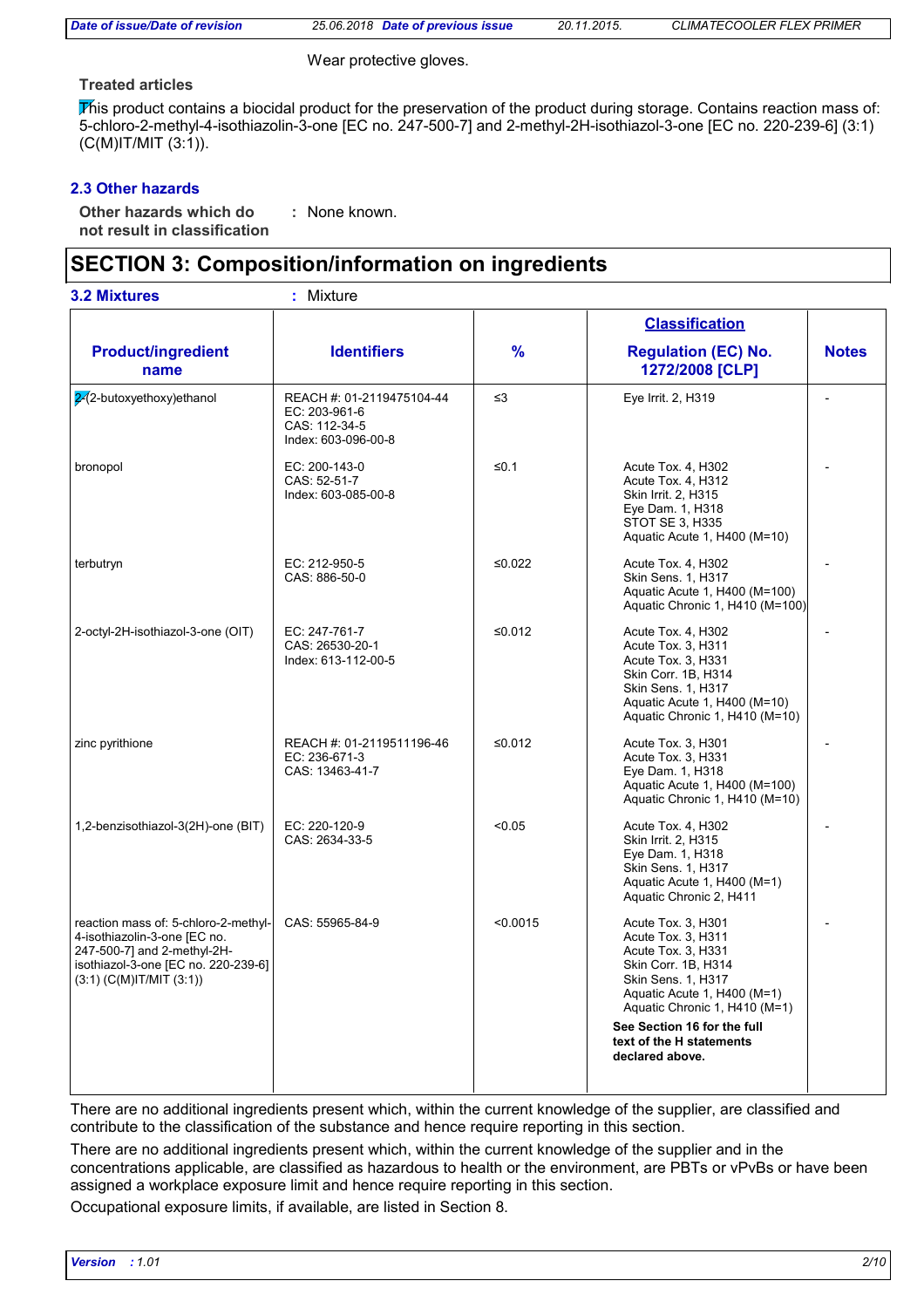Notes, if applicable, refer to Notes given in Annex VI of 1272/2008/EC.

### **SECTION 4: First aid measures**

| 4.1 Description of first aid measures |                                                                                                                                                                                                      |
|---------------------------------------|------------------------------------------------------------------------------------------------------------------------------------------------------------------------------------------------------|
| General                               | : In all cases of doubt, or when symptoms persist, seek medical attention. Show this<br>safety data sheet or label to the doctor if possible.                                                        |
| Eye contact                           | : Check for and remove any contact lenses. Immediately flush eyes with plenty of<br>lukewarm water, keeping eyelids open. Continue to rinse for at least 10 minutes.                                 |
| <b>Inhalation</b>                     | $:$ Remove to fresh air.                                                                                                                                                                             |
| <b>Skin contact</b>                   | : Wash skin thoroughly with soap and water or use recognized skin cleanser. Do<br>NOT use solvents or thinners.                                                                                      |
| Ingestion                             | : If accidentally swallowed rinse the mouth with plenty of water (only if the person is<br>conscious). If significant amounts have been swallowed or if symptoms persist,<br>seek medical attention. |

### **4.2 Most important symptoms and effects, both acute and delayed**

soil.

See Section 11 for more detailed information on health effects and symptoms.

**Contains:** 

1,2-benzisothiazol-3(2H)-one (BIT) reaction mass of: 5-chloro-2-methyl-4-isothiazolin-3-one [EC no. 247-500-7] and 2-methyl-2H-isothiazol-3-one [EC no. 220-239-6] (3:1) (C(M)IT/MIT (3:1)) 2-octyl-2H-isothiazol-3-one (OIT) May produce an allergic reaction.

### **4.3 Indication of any immediate medical attention and special treatment needed**

None.

### **SECTION 5: Firefighting measures**

### **5.1 Extinguishing media**

| <b>Suitable extinguishing</b><br>media                                               | : Use an extinguishing agent suitable for the surrounding fire. Recommended:<br>Alcohol resistant foam, CO <sub>2</sub> , powders or water spray/mist.                                                                                           |
|--------------------------------------------------------------------------------------|--------------------------------------------------------------------------------------------------------------------------------------------------------------------------------------------------------------------------------------------------|
| <b>Unsuitable extinguishing</b><br>media                                             | : Do not use a direct water jet that could spread the fire.                                                                                                                                                                                      |
|                                                                                      | 5.2 Special hazards arising from the substance or mixture                                                                                                                                                                                        |
| Hazards from the<br>substance or mixture                                             | : This product is not classified as flammable. Fire will produce dense black smoke.<br>Exposure to decomposition products may cause a health hazard.                                                                                             |
| <b>Hazardous combustion</b><br>products                                              | : Minen exposed to high temperatures, hazardous decomposition products may be<br>produced, such as carbon monoxide and dioxide, smoke, oxides of nitrogen etc.                                                                                   |
| <b>5.3 Advice for firefighters</b>                                                   |                                                                                                                                                                                                                                                  |
| <b>Special protective actions</b><br>for fire-fighters                               | : Use water spray to keep fire-exposed containers cool. This material is hazardous to<br>aquatic organisms. Fire water contaminated with this material must be contained<br>and prevented from being discharged to any waterway, sewer or drain. |
| <b>Special protective</b><br>equipment for fire-fighters                             | : Appropriate breathing apparatus may be required.                                                                                                                                                                                               |
|                                                                                      | <b>SECTION 6: Accidental release measures</b>                                                                                                                                                                                                    |
| <b>6.1 Personal precautions,</b><br>protective equipment and<br>emergency procedures | : Refer to protective measures listed in sections 7 and 8.                                                                                                                                                                                       |
| <b>6.2 Environmental</b>                                                             | : Hazardous to aquatic environment. Do not allow to enter drains, water courses or                                                                                                                                                               |

**precautions**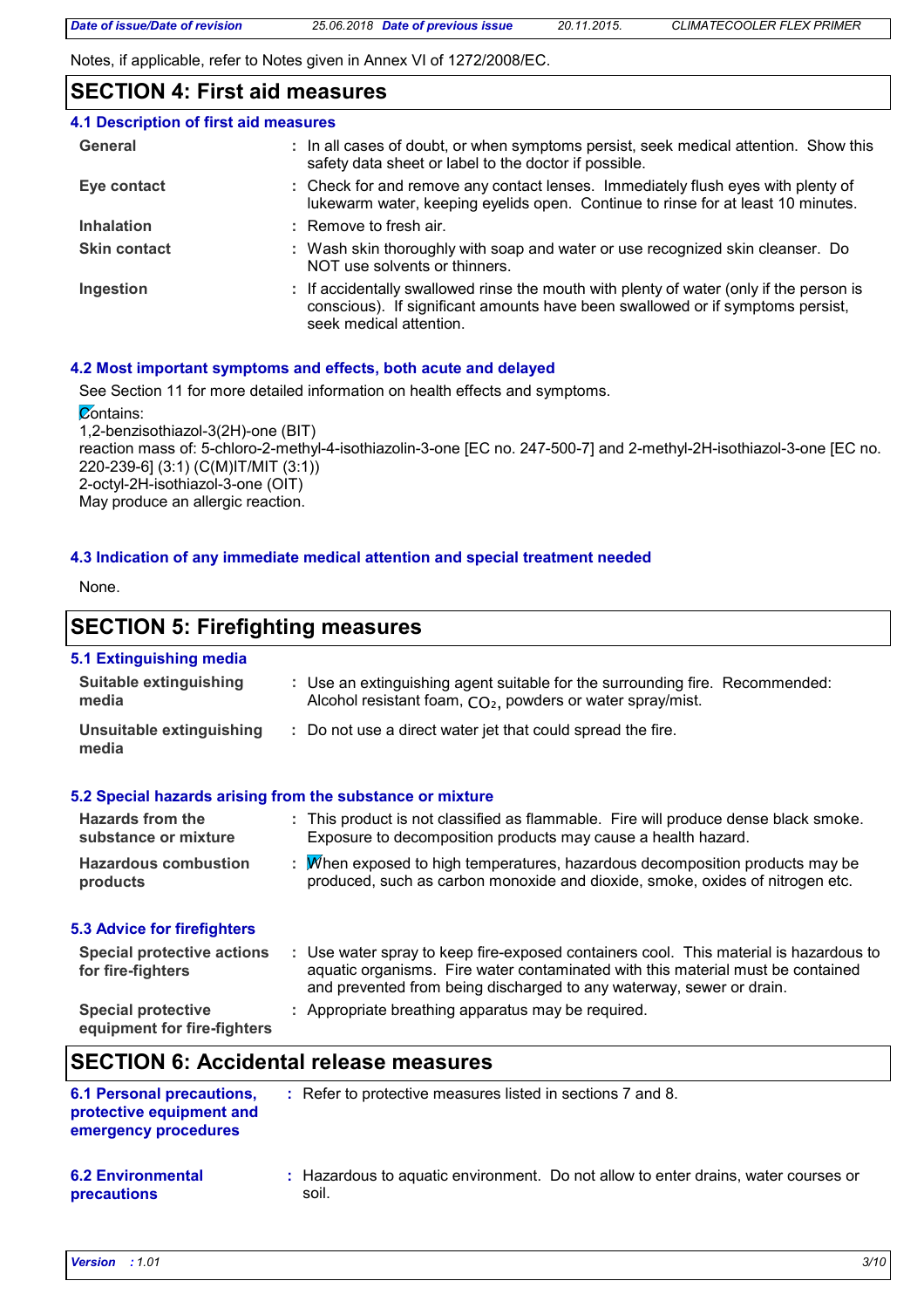| Date of issue/Date of revision                                  | 25.06.2018 Date of previous issue                                                                                                                                               | 20.11.2015. | <b>CLIMATECOOLER FLEX PRIMER</b>                                                      |
|-----------------------------------------------------------------|---------------------------------------------------------------------------------------------------------------------------------------------------------------------------------|-------------|---------------------------------------------------------------------------------------|
| 6.3 Methods and materials<br>for containment and<br>cleaning up | : Contain and collect spillage with non-combustible, absorbent material e.g. sand,<br>earth, vermiculite or diatomaceous earth and place in container for disposal<br>solvents. |             | according to local regulations. Preferably clean with water or detergent. Avoid using |
| 6.4 Reference to other<br><b>sections</b>                       | : See Section 1 for emergency contact information.<br>See Section 13 for additional waste treatment information.                                                                |             |                                                                                       |
| <b>SECTION 7: Handling and storage</b>                          |                                                                                                                                                                                 |             |                                                                                       |
| <b>7.1 Precautions for safe</b><br>handling                     | : Skin contact with the product and exposure to spray mist and vapor should be<br>avoided. Avoid inhalation of dust from sanding. See Section 8 for information on              |             |                                                                                       |

|                                                                                      | prohibited in areas where this material is handled and stored. Wash hands before<br>breaks and immediately after handling the product. Avoid release to the environment.                                                                                                                                                                                                                                                                     |
|--------------------------------------------------------------------------------------|----------------------------------------------------------------------------------------------------------------------------------------------------------------------------------------------------------------------------------------------------------------------------------------------------------------------------------------------------------------------------------------------------------------------------------------------|
| <b>7.2 Conditions for safe</b><br>storage, including any<br><b>incompatibilities</b> | : Store away from direct sunlight in a dry, cool and well-ventilated area, away from<br>incompatible materials (see Section 10). Keep container tightly closed. Containers<br>that have been opened must be carefully resealed and kept upright to prevent<br>leakage. Do not store in unlabeled containers. Recommended storage temperature<br>is $+5^{\circ}$ C +25°C. Do not allow to freeze. Store in accordance with local regulations. |

**7.3 Specific end use(s) :**

### **SECTION 8: Exposure controls/personal protection**

### **8.1 Control parameters**

### **Occupational exposure limits**

| <b>Product/ingredient name</b> | <b>Exposure limit values</b>                                                                                                                                                                                                         |
|--------------------------------|--------------------------------------------------------------------------------------------------------------------------------------------------------------------------------------------------------------------------------------|
| $ 2(2-butoxyethoxy)$ ethanol   | EU OEL (Europe, 12/2017). Notes: list of indicative<br>occupational exposure limit values<br>TWA: $67.5$ mg/m <sup>3</sup> 8 hours.<br>TWA: 10 ppm 8 hours.<br>STEL: 101.2 mg/m <sup>3</sup> 15 minutes.<br>STEL: 15 ppm 15 minutes. |

**procedures**

Recommended monitoring : If this product contains ingredients with exposure limits, personal, workplace atmosphere or biological monitoring may be required to determine the effectiveness of the ventilation or other control measures and/or the necessity to use respiratory protective equipment.

appropriate personal protective equipment. Eating, drinking and smoking should be

### **DNELs/DMELs**

No DNELs/DMELs available.

### **PNECs**

No PNECs available.

### **8.2 Exposure controls**

**Appropriate engineering controls**

Provide adequate ventilation. Comply with the health and safety at work laws.

**Individual protection measures**

Safety eyewear should be used when there is a likelihood of exposure. Use safety eyewear (EN166), especially during spray-application. **Eye/face protection :**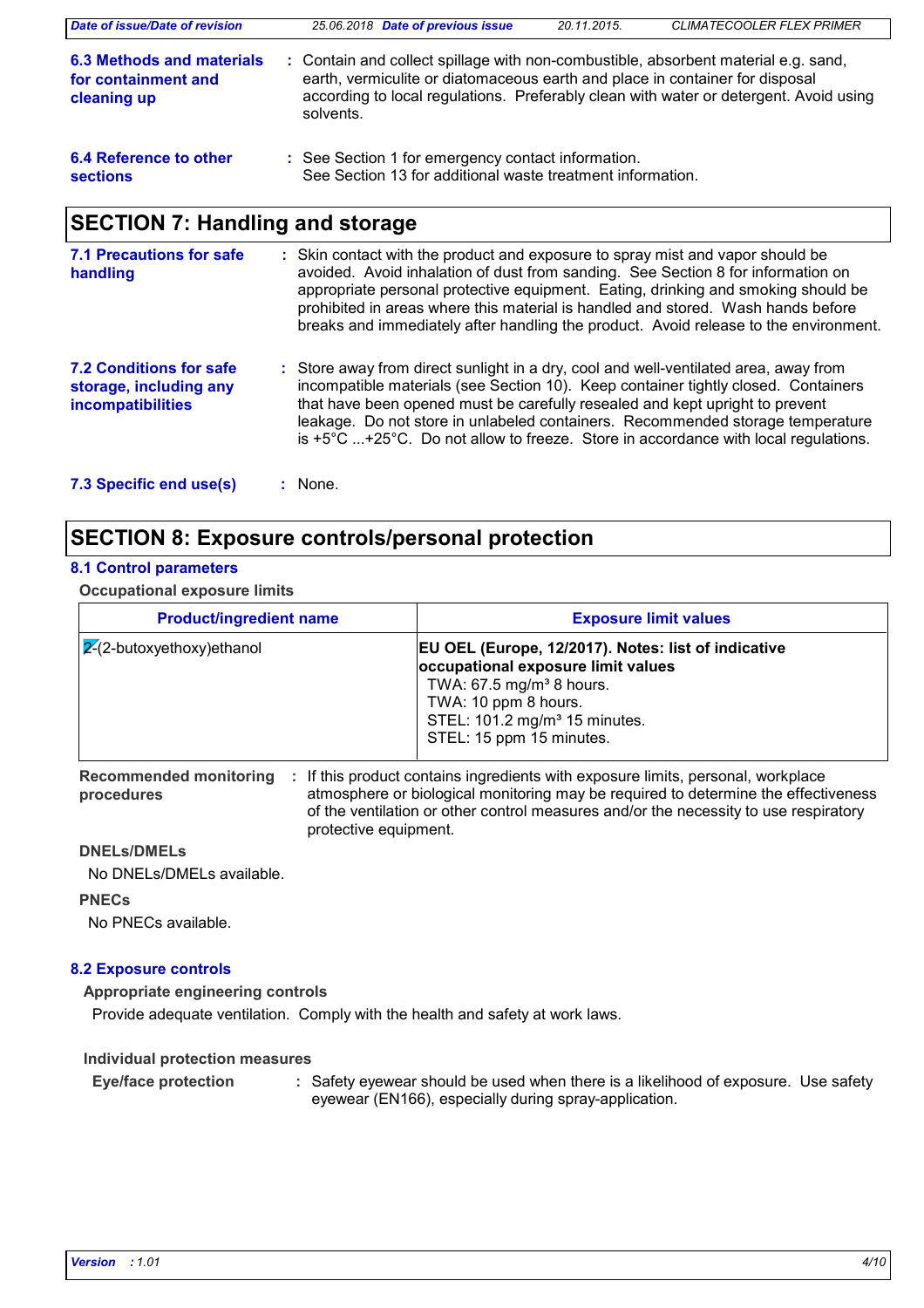| Date of issue/Date of revision            | <b>CLIMATECOOLER FLEX PRIMER</b><br>25.06.2018 Date of previous issue<br>20.11.2015.                                                                                                                                                                                                                                                                                                       |
|-------------------------------------------|--------------------------------------------------------------------------------------------------------------------------------------------------------------------------------------------------------------------------------------------------------------------------------------------------------------------------------------------------------------------------------------------|
| <b>Hand protection</b>                    | : Wear protective gloves. Gloves should be replaced regularly and if there is any<br>sign of damage to the glove material. The instructions and information provided by<br>the glove manufacturer on use, storage, maintenance and replacement must be<br>followed.<br>Recommended glove material (EN374):<br>> 8 hours (breakthrough time): nitrile rubber<br>Not recommended: PVA gloves |
| <b>Skin protection</b>                    | : Wear appropriate personal protective clothing to prevent skin contact.                                                                                                                                                                                                                                                                                                                   |
| <b>Respiratory protection</b>             | : If ventilation during spray-application is inadequate, use respirators with<br>combination filter AP, gas/dust filter (EN405:2001). Wear a respirator with type P2<br>filter during sanding (EN149:2001). Be sure to use an approved/certified respirator<br>or equivalent. Check that mask fits tightly and change filter regularly.                                                    |
| <b>Environmental exposure</b><br>controls | : For information regarding environmental protection measures, please refer to<br>section 13 for waste handling, section 7 for handling and storage and section 1.2<br>for relevant identified uses of the substance or mixture and uses advised against.                                                                                                                                  |

### **SECTION 9: Physical and chemical properties**

| 9.1 Information on basic physical and chemical properties  |    |                                                          |  |
|------------------------------------------------------------|----|----------------------------------------------------------|--|
| Appearance                                                 |    |                                                          |  |
| <b>Physical state</b>                                      |    | : Liquid.                                                |  |
| Color                                                      |    | : White.                                                 |  |
| Odor                                                       | ÷. | Mild.                                                    |  |
| <b>Odor threshold</b>                                      |    | : Not relevant for the hazard assessment of the product. |  |
| рH                                                         |    | : Not relevant for the hazard assessment of the product. |  |
| <b>Melting point/freezing point</b>                        |    | $: 0^{\circ}$ C (water)                                  |  |
| Initial boiling point and<br>boiling range                 | ÷. | 100°C (water)                                            |  |
| <b>Flash point</b>                                         |    | : $>100 °C$                                              |  |
| <b>Evaporation rate</b>                                    | ÷. | Not relevant due to the nature of the product.           |  |
| Flammability (solid, gas)                                  |    | : Not applicable. Product is a liquid.                   |  |
| <b>Upper/lower flammability or</b><br>explosive limits     |    | : No flammable ingredients present.                      |  |
| Vapor pressure                                             | ÷. | 3.2 kPa [room temperature] (water)                       |  |
| Vapor density                                              |    | : Not relevant for the hazard assessment of the product. |  |
| <b>Density</b>                                             | ÷. | $\sqrt{1/4}$ g/cm <sup>3</sup>                           |  |
| Solubility(ies)                                            |    | Miscible in water.                                       |  |
| Partition coefficient: n-octanol/: Not available.<br>water |    |                                                          |  |
| <b>Auto-ignition temperature</b>                           |    | : Mot relevant due to the nature of the product.         |  |
| <b>Decomposition temperature</b>                           |    | : Not relevant for the hazard assessment of the product. |  |
| <b>Viscosity</b>                                           |    | : Not relevant for the hazard assessment of the product. |  |
| <b>Explosive properties</b>                                |    | : No explosive ingredients present.                      |  |
| <b>Oxidizing properties</b>                                |    | : No oxidizing ingredients present.                      |  |
|                                                            |    |                                                          |  |

### **9.2 Other information**

No additional information.

| <b>SECTION 10: Stability and reactivity</b> |                                                                                   |  |  |
|---------------------------------------------|-----------------------------------------------------------------------------------|--|--|
| <b>10.1 Reactivity</b>                      | $\therefore$ See Section 10.5.                                                    |  |  |
| <b>10.2 Chemical stability</b>              | : Stable under recommended storage and handling conditions (see Section 7).       |  |  |
| 10.3 Possibility of<br>hazardous reactions  | : Under normal conditions of storage and use, hazardous reactions will not occur. |  |  |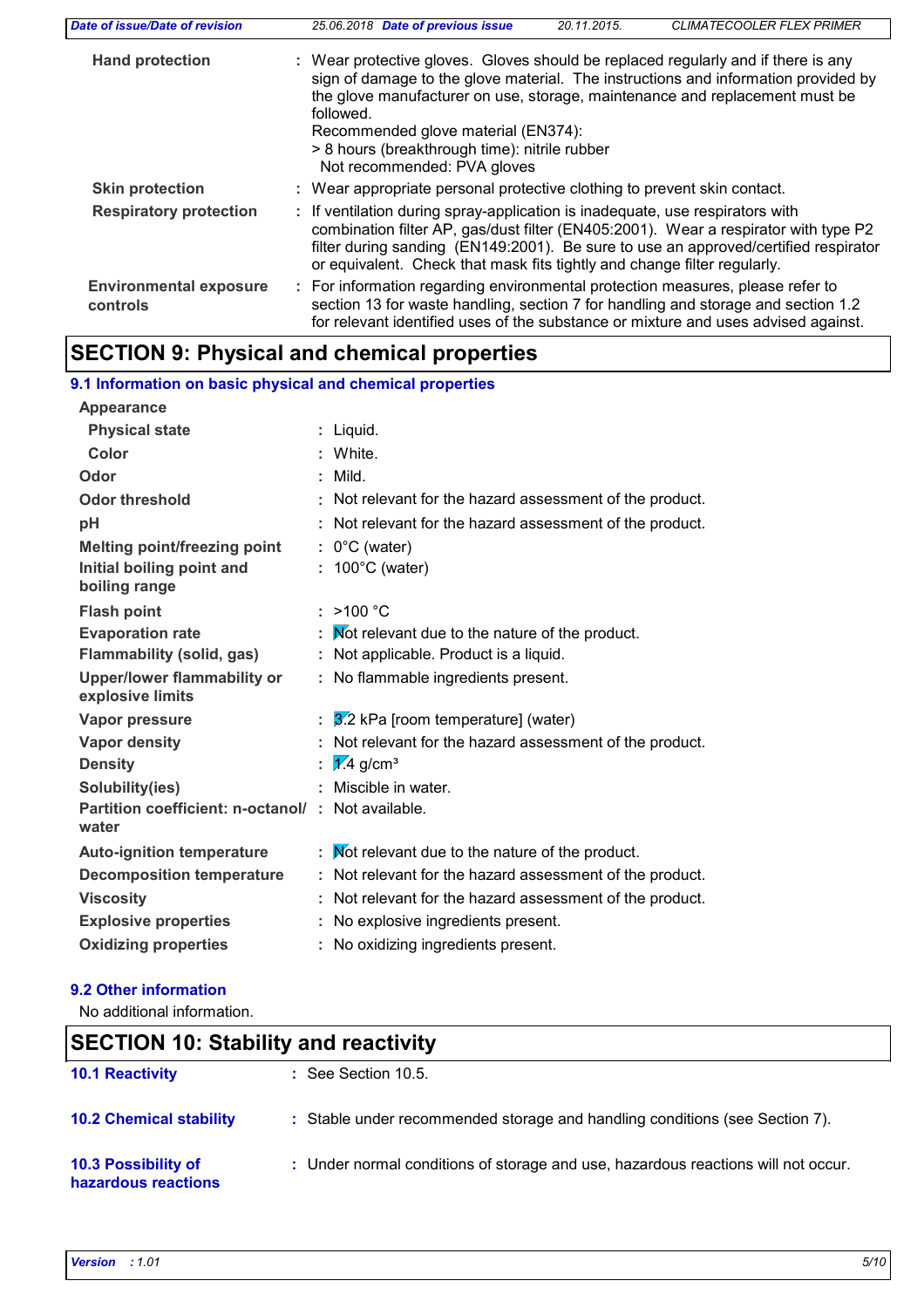| Date of issue/Date of revision                  | 25.06.2018 Date of previous issue                                                                                                                             | 20.11.2015. | <b>CLIMATECOOLER FLEX PRIMER</b> |
|-------------------------------------------------|---------------------------------------------------------------------------------------------------------------------------------------------------------------|-------------|----------------------------------|
| <b>10.4 Conditions to avoid</b>                 | : Avoid extreme heat and freezing.                                                                                                                            |             |                                  |
| 10.5 Incompatible materials                     | : Keep away from the following materials to prevent strong exothermic reactions:<br>oxidizing agents<br>strong acids<br>strong alkalis                        |             |                                  |
| <b>10.6 Hazardous</b><br>decomposition products | : When exposed to high temperatures, hazardous decomposition products may be<br>produced, such as carbon monoxide and dioxide, smoke, oxides of nitrogen etc. |             |                                  |

### **SECTION 11: Toxicological information**

### **11.1 Information on toxicological effects**

There is no testdata available on the product itself.

The product is not classified as hazardous according to Regulation (EC) 1272/2008 as amended.

Long term exposure to spray mist may produce respiratory tract irritation. Prolonged or repeated contact can defat the skin and lead to irritation, cracking and/or dermatitis.

#### **Acute toxicity**

| <b>Product/ingredient name</b>                                                                                                                                                  | <b>Result</b> | <b>Species</b> | <b>Dose</b> | <b>Exposure</b> |
|---------------------------------------------------------------------------------------------------------------------------------------------------------------------------------|---------------|----------------|-------------|-----------------|
| pronopol                                                                                                                                                                        | LD50 Oral     | Rat            | 342 mg/kg   |                 |
| 2-octyl-2H-isothiazol-3-one<br>(OIT)                                                                                                                                            | LD50 Dermal   | Rabbit         | 690 mg/kg   |                 |
|                                                                                                                                                                                 | LD50 Oral     | Rat            | 550 mg/kg   |                 |
| zinc pyrithione                                                                                                                                                                 | LD50 Oral     | Rat            | $269$ mg/kg |                 |
| 1,2-benzisothiazol-3(2H)-<br>one (BIT)                                                                                                                                          | LD50 Oral     | Rat            | 1020 mg/kg  |                 |
| reaction mass of: 5-chloro-<br>2-methyl-4-isothiazolin-<br>3-one [EC no. 247-500-7]<br>and 2-methyl-2H-isothiazol-<br>3-one [EC no. 220-239-6] (3:<br>1) $(C(M)$ IT/MIT $(3:1)$ | LD50 Oral     | Rat            | 53 mg/kg    |                 |

Not classified.

**Irritation/Corrosion**

Not classified.

**Sensitization**

The product is not classified as sensitizing by skin contact, but it contains following preservatives or other biocides which may produce an allergic reaction:

1,2-benzisothiazol-3(2H)-one (BIT) reaction mass of: 5-chloro-2-methyl-4-isothiazolin-3-one [EC no. 247-500-7] and 2-methyl-2H-isothiazol-3-one [EC no. 220-239-6] (3:1) (C(M)IT/MIT (3:1)) 2-octyl-2H-isothiazol-3-one (OIT) terbutryn

**Mutagenicity**

Not classified.

**Carcinogenicity**

Not classified.

**Reproductive toxicity**

Not classified.

**Teratogenicity**

Not classified.

**Specific target organ toxicity (single exposure)**

Not classified.

**Specific target organ toxicity (repeated exposure)**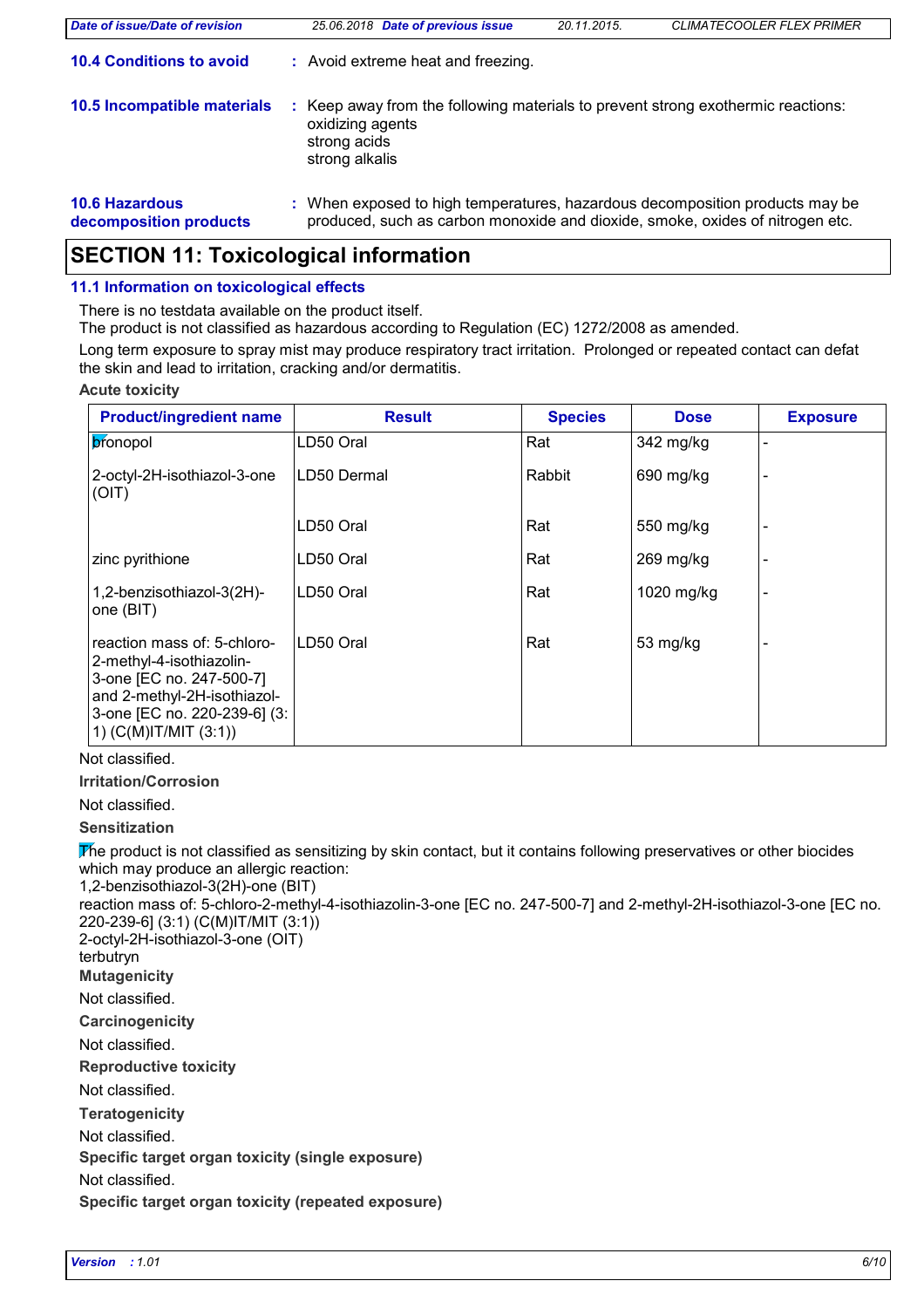Not classified.

**Aspiration hazard** Not classified.

## **SECTION 12: Ecological information**

Ecological testing has not been conducted on this product. Do not allow to enter drains, water courses or soil.

The product is classified as environmetally hazardous according to Regulation (EC) 1272/2008. Harmful to aquatic life with long lasting effects.

#### **12.1 Toxicity**

| <b>Product/ingredient name</b>                                                                                                                                              | <b>Result</b>                 | <b>Species</b>                             | <b>Exposure</b> |
|-----------------------------------------------------------------------------------------------------------------------------------------------------------------------------|-------------------------------|--------------------------------------------|-----------------|
| bronopol                                                                                                                                                                    | Acute EC50 0.068 mg/l         | Algae - Anabaena flos aqua                 | 72 hours        |
| terbutryn                                                                                                                                                                   | Acute EC50 2 µg/l Fresh water | Algae - Pseudokirchneriella<br>subcapitata | 72 hours        |
| 2-octyl-2H-isothiazol-3-one<br>(OIT)                                                                                                                                        | EC50 0.32 mg/l                | Daphnia - Daphnia magna                    | 48 hours        |
|                                                                                                                                                                             | LC50 0.047 mg/l               | Fish - Oncorhynchus mykiss                 | 96 hours        |
| zinc pyrithione                                                                                                                                                             | EC50 0.0082 mg/l              | Daphnia                                    | 48 hours        |
|                                                                                                                                                                             | LC50 0.0026 mg/l              | Fish - Pimephales promelas                 | 96 hours        |
| 1,2-benzisothiazol-3(2H)-<br>one (BIT)                                                                                                                                      | Acute EC50 0.36 mg/l          | Algae - Skeletonema costatum               | 72 hours        |
|                                                                                                                                                                             | Acute LC50 0.74 mg/l          | Fish                                       | 96 hours        |
| reaction mass of: 5-chloro-<br>2-methyl-4-isothiazolin-<br>3-one [EC no. 247-500-7]<br>and 2-methyl-2H-isothiazol-<br>3-one [EC no. 220-239-6] (3:<br>1) (C(M)IT/MIT (3:1)) | Acute EC50 0.379 mg/l         | Algae - Pseudokirchneriella<br>subcapitata | 72 hours        |
|                                                                                                                                                                             | Acute EC50 0.16 mg/l          | Daphnia - Daphnia magna                    | 48 hours        |
|                                                                                                                                                                             | Acute LC50 0.19 mg/l          | Fish - Oncorhynchus mykiss                 | 96 hours        |
|                                                                                                                                                                             | Chronic NOEC 0.0012 mg/l      | Algae - Pseudokirchneriella<br>subcapitata | 72 hours        |
|                                                                                                                                                                             | Chronic NOEC 0.004 mg/l       | Daphnia - Daphnia magna                    | 21 days         |

#### **12.2 Persistence and degradability**

| <b>Product/ingredient name</b>                                                                                                                                                  | Test                     | <b>Result</b>  |                   | <b>Dose</b> |         | <b>Inoculum</b>         |
|---------------------------------------------------------------------------------------------------------------------------------------------------------------------------------|--------------------------|----------------|-------------------|-------------|---------|-------------------------|
| $ 2(2-butoxyethoxy)$ ethanol                                                                                                                                                    |                          | 92 % - 28 days |                   |             |         |                         |
| <b>Product/ingredient name</b>                                                                                                                                                  | <b>Aquatic half-life</b> |                | <b>Photolysis</b> |             |         | <b>Biodegradability</b> |
| peaction mass of: 5-chloro-<br>2-methyl-4-isothiazolin-<br>3-one [EC no. 247-500-7]<br>and 2-methyl-2H-isothiazol-<br>3-one [EC no. 220-239-6] (3:<br>1) $(C(M)$ IT/MIT $(3:1)$ |                          |                |                   |             | Readily |                         |
| 2-(2-butoxyethoxy) ethanol                                                                                                                                                      |                          |                |                   |             | Readily |                         |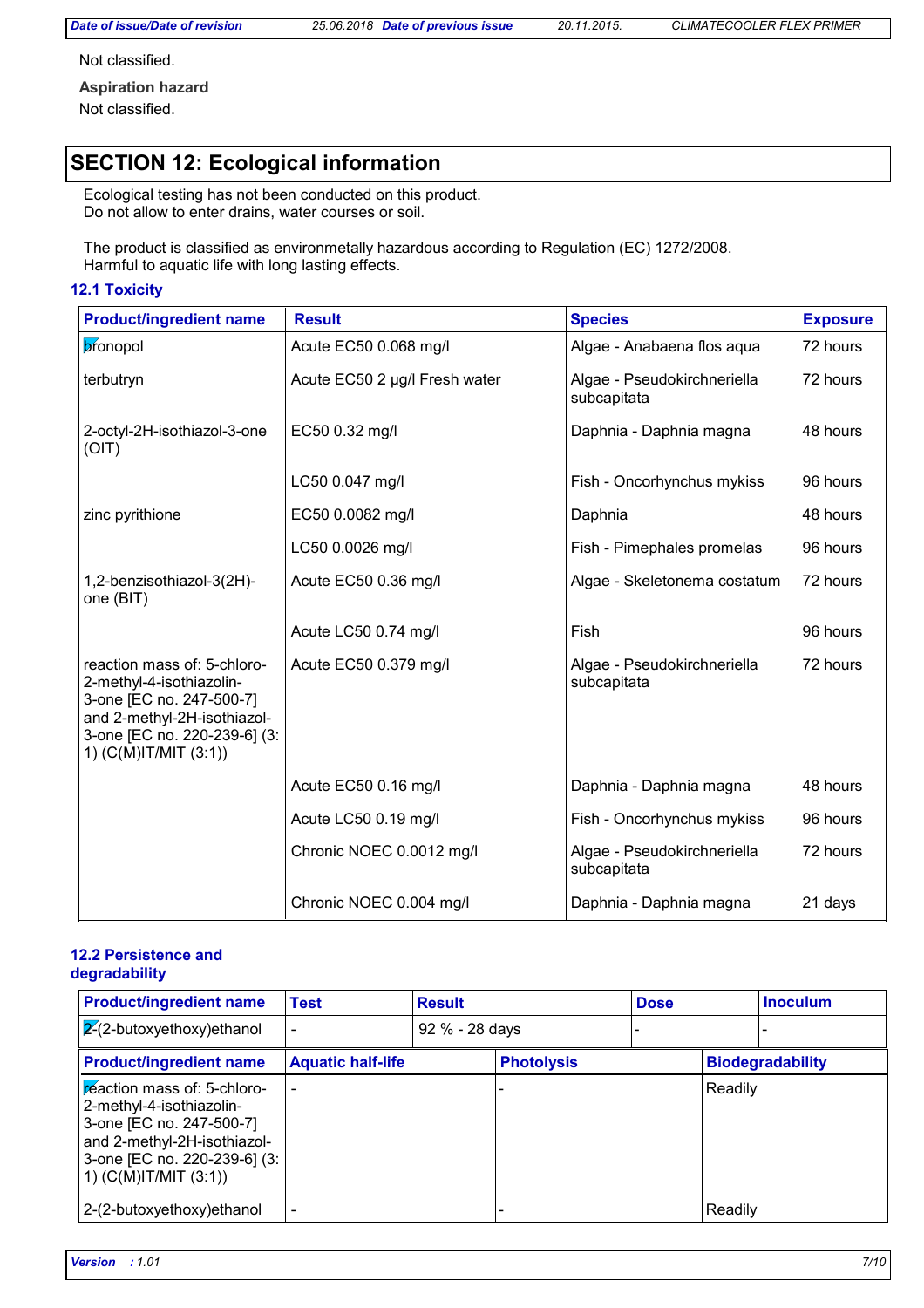#### **12.3 Bioaccumulative potential**

| <b>Product/ingredient name</b>       | $LogP_{ow}$ | <b>Bioconcentration factor</b><br>[BCF] | <b>Potential</b> |
|--------------------------------------|-------------|-----------------------------------------|------------------|
| <b>Z</b> inc pyrithione              | 0.9         | 11                                      | low              |
| 2-octyl-2H-isothiazol-3-one<br>(OIT) | 2.45        |                                         | low              |
| terbutryn                            | 3.74        |                                         | low              |
| bronopol                             | 0.18        |                                         | low              |
| 2-(2-butoxyethoxy) ethanol           | 1           | ∣<3                                     | low              |

| <b>12.4 Mobility in soil</b>              |                  |
|-------------------------------------------|------------------|
| Soil/water partition<br>coefficient (Koc) | : Not available. |
| <b>Mobility</b>                           | : Not available. |

### **12.5 Results of PBT and vPvB assessment**

| <b>PBT</b>  | : Not applicable. |
|-------------|-------------------|
| <b>vPvB</b> | : Not applicable. |

#### **12.6 Other adverse effects :**

### **SECTION 13: Disposal considerations**

#### **13.1 Waste treatment methods**

#### **Product**

**Methods of disposal :**

Gather residues into waste containers. Liquid residue and cleaning liquids are hazardous waste and must not be emptied into drains or sewage system, but handled in accordance with national regulations. Product residues should be left at special companies which have permission for gathering this kind of wastes.

#### **European waste catalogue (EWC)**

| Waste code | <b>Waste designation</b>                                                               |  |  |  |
|------------|----------------------------------------------------------------------------------------|--|--|--|
| $1080111*$ | $_1$ waste paint and varnish containing organic solvents or other hazardous substances |  |  |  |

If this product is mixed with other wastes, the original waste product code may no longer apply and the appropriate code should be assigned. For further information, contact your local waste authority.

### **Packaging**

| <b>Methods of disposal</b> | : Empty packaging should be recycled or disposed of in accordance with national |
|----------------------------|---------------------------------------------------------------------------------|
|                            | regulations.                                                                    |

**Special precautions :**

No additional information.

### **SECTION 14: Transport information**

This product is not regulated for carriage according to ADR/RID, IMDG, IATA.

|                                 | <b>ADR/RID</b>           | <b>IMDG</b>              | <b>IATA</b>    |
|---------------------------------|--------------------------|--------------------------|----------------|
| 14.1 UN number                  | Not regulated.           | Not regulated.           | Not regulated. |
| 14.2 UN proper<br>shipping name | $\overline{\phantom{0}}$ | $\overline{\phantom{a}}$ | ۰              |
|                                 |                          |                          |                |
|                                 |                          |                          |                |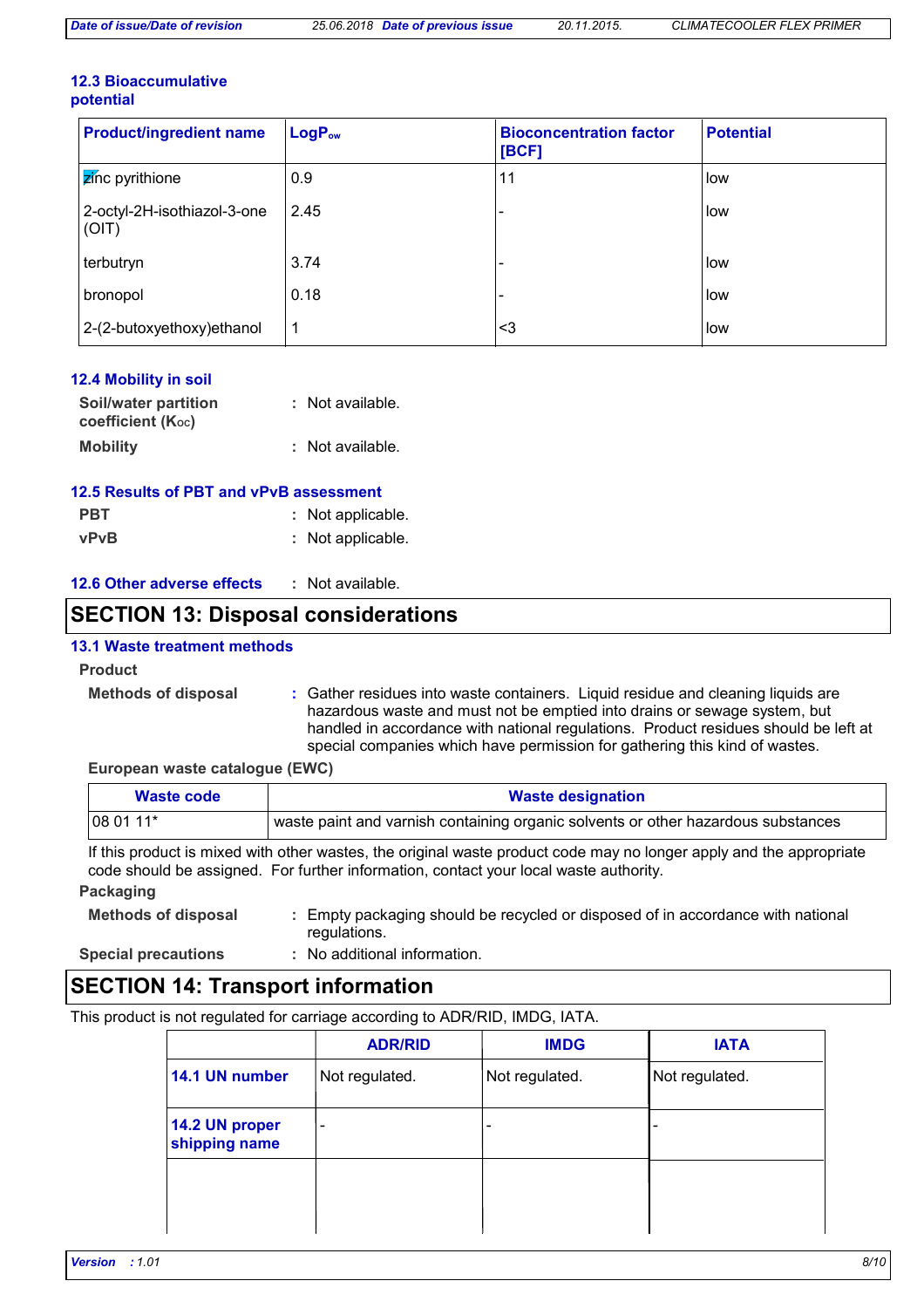| <b>14.3 Transport</b><br>hazard class(es) | $\overline{\phantom{a}}$ | $\qquad \qquad \blacksquare$ | $\qquad \qquad \blacksquare$ |
|-------------------------------------------|--------------------------|------------------------------|------------------------------|
| 14.4 Packing<br>group                     | $\overline{\phantom{0}}$ | $\overline{\phantom{0}}$     |                              |
| 14.5<br><b>Environmental</b><br>hazards   | No.                      | No.                          | No.                          |

### **Additional information**

**IATA** : The environmentally hazardous substance mark may appear if required by other transportation regulations.

**14.6 Special precautions for user**

**Transport within user's premises:** always transport in closed containers that are **:** upright and secure. Ensure that persons transporting the product know what to do in the event of an accident or spillage.

**14.7 Transport in bulk according to Annex II of MARPOL and the IBC Code :** Not available.

### **SECTION 15: Regulatory information**

**15.1 Safety, health and environmental regulations/legislation specific for the substance or mixture EU Regulation (EC) No. 1907/2006 (REACH)**

**Other EU regulations**

- **Europe inventory :** Not determined.
- **15.2 Chemical Safety Assessment** This product contains substances for which Chemical Safety Assessments are still **:** required.

### **SECTION 16: Other information**

 $\nabla$  Indicates information that has changed from previously issued version.

| Abbreviations and<br>acronyms                   |                                                                                                           | $:$ ATE = Acute Toxicity Estimate<br>CLP = Classification, Labelling and Packaging Regulation [Regulation (EC) No.<br>1272/2008]<br><b>DMEL = Derived Minimal Effect Level</b><br>DNEL = Derived No Effect Level<br>EUH statement = CLP-specific Hazard statement<br>PBT = Persistent, Bioaccumulative and Toxic<br>PNEC = Predicted No Effect Concentration<br><b>RRN = REACH Registration Number</b><br>vPvB = Very Persistent and Very Bioaccumulative |  |  |
|-------------------------------------------------|-----------------------------------------------------------------------------------------------------------|-----------------------------------------------------------------------------------------------------------------------------------------------------------------------------------------------------------------------------------------------------------------------------------------------------------------------------------------------------------------------------------------------------------------------------------------------------------|--|--|
|                                                 |                                                                                                           | Procedure used to derive the classification according to Regulation (EC) No. 1272/2008 [CLP/GHS]                                                                                                                                                                                                                                                                                                                                                          |  |  |
| <b>Classification</b>                           |                                                                                                           | <b>Justification</b>                                                                                                                                                                                                                                                                                                                                                                                                                                      |  |  |
| Aquatic Chronic 3, H412                         |                                                                                                           | Calculation method                                                                                                                                                                                                                                                                                                                                                                                                                                        |  |  |
| <b>Full text of abbreviated H</b><br>statements | : $\cancel{H}301$<br>H302<br>H311<br>H312<br>H314<br>H315<br>H317<br>H318<br>H319<br>H331<br>H335<br>H400 | Toxic if swallowed.<br>Harmful if swallowed.<br>Toxic in contact with skin.<br>Harmful in contact with skin.<br>Causes severe skin burns and eye damage.<br>Causes skin irritation.<br>May cause an allergic skin reaction.<br>Causes serious eye damage.<br>Causes serious eye irritation.<br>Toxic if inhaled.<br>May cause respiratory irritation.<br>Very toxic to aquatic life.                                                                      |  |  |